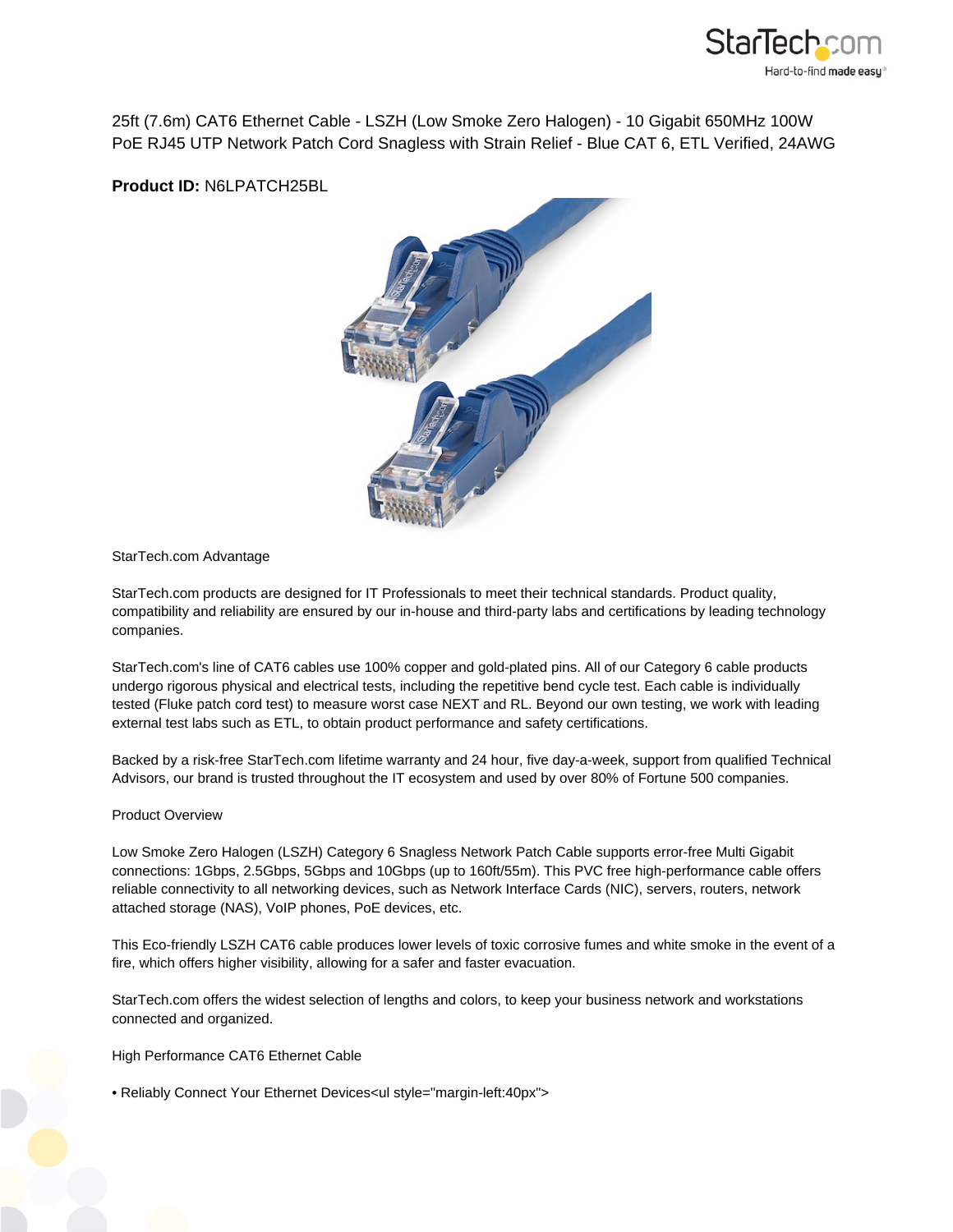

- Error-free Multi Gigabit support 1Gbps, 2.5Gbps, 5Gbps and 10Gbps (up to 55m), 10GBase-T
- 650MHz support for increased bandwidth

• 100% Copper Cable, Ideal for Powering Your Devices Over EthernetMade with 100% bare copper wire, StarTech.com cables are fully compliant with, unlike other cables that use copper clad aluminum (CCA) wire.<ul style="margin-left: 40px;">

- Tested up to 100W continuous power throughput.
- Complies with IEEE 802.3bt Type 4 standard.

• Excellent heat dissipation over prolonged use.Supports high power PoE for Laptops, IP TVs, Security Cameras, VoIP phones, NAS devices, etc.

- Quality Construction<ul style="margin-left:40px">
- 50-micron gold platted connectors
- Snagless boot

• 40 mm (1.57") bend radius for strong molded strain relief and improved flexibilityThe Snagless design protects the RJ45 clip and ensures the cables are easily pulled through constrained spaces such as conduits or raceways and prevents the cable from getting caught/damaged during installation.

Engineered for Professional Applications

• Detailed Spec Drawings AvailableStarTech.com makes it easy for you to integrate the CAT6 cable into your network by providing detailed technical specifications and engineering drawings.

- Hassle-free Installation with Reliable Performance and Flexibility<ul style="margin-left:40px">
- 6.0 mm (0.23") OD, Flexible PVC-Free jacket with 100 mm (3.93") bend radius
- Flexible HD-PE insulation for reduced Intra-pair Crosstalk
- Spline separator for reduced Inter-pair Crosstalk and improved heat dissipation for 100W PoE
- 24AWG (0.25mm2), 100% copper, stranded wire twisted pairs
- U/UTP cable construction
- Electrical Characteristics<ul style="margin-left:40px">
- ETL Verified for maximum performance
- Cable Impedance: 100 ohms 15% at 250 MHz
- Max. DC Resistance: 14 ohms per 1000 ft (305 m)
- Pair to GND Capacitance: 330 pF per 328 ft (100 m)
- Mutual Capacitance: 5.6 nF per 1000 ft (305 m)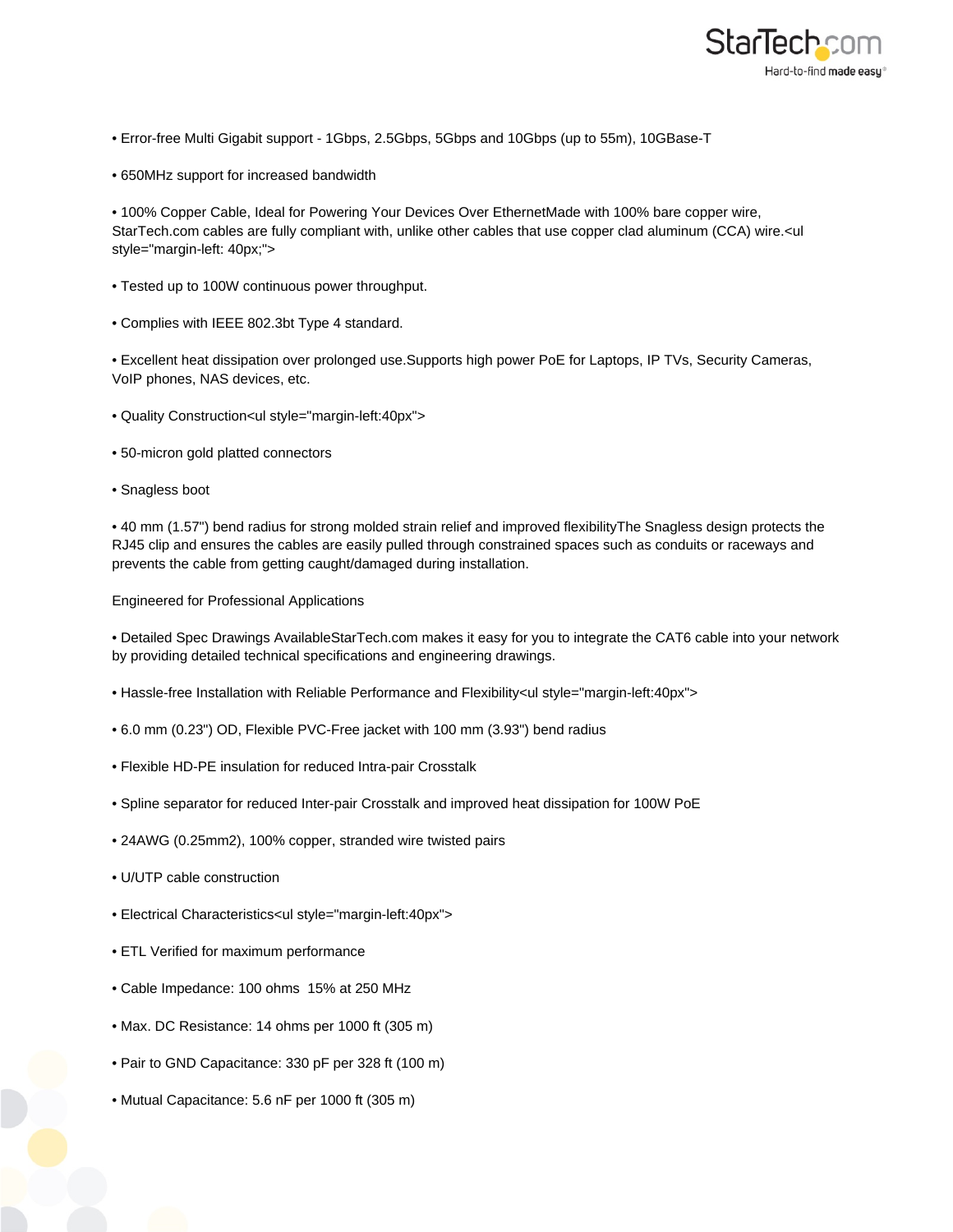

• Propagation Delay Skew: 45 ns per 328 ft (100 m)

Lab Tested and Third Party Certified for Product Performance and Safety

- ETL Verified
- 3P Verified to ANSI/TIA-568-2.D Category 6
- Fluke Tested CAT6 Patch Cord

# **Certifications, Reports and Compatibility**

## **Applications**

## **Features**

• HIGH PERFORMANCE LSZH CAT6 ETHERNET CABLE: 100% copper, Ethernet cable for error-free Multi Gigabit/Multi-speed 1/2.5/5Gbps connections; 10Gbps up to 55m; Low NEXT and RL; Complies with ANSI/TIA-568-2.D Category 6 requirements

• LSZH CABLE WITH 100W PoE: Low Smoke Zero Halogen Ethernet patch cord with 24 AWG cable, stranded copper conductors supports various PoE devices up to 100W PoE++; Complies with IEEE 802.3bt type 4; Supports Cat5e & earlier standards

• ETL VERIFIED PURE COPPER CABLE: This Fluke Tested & ETL Verified 25ft snagless LAN cable with 100% copper Ethernet wire delivers error-free data & safe PoE power, unlike the lower quality copper-clad aluminium versions from other brands

• ECO-FRIENDLY AND QUALITY CONSTRUCTION: Eco-friendly (PVC free) LSZH cable produces lower levels of smoke & toxic (acidic) fumes in case of fire; PVA co-polymer jacket resists bending or fraying damage; 50-micron gold-plated pins improve signal integrity

• SPECS: Length: 25ft (7.6m) Cat 6 Network Cable Color: Blue 650 MHz Rated Structure: 4 Pair U/UTP RJ45 Connectors Jacket: PVA, Al(OH)3 Fire Rating: LSZH 24 AWG Copper Wiring: ANSI/TIA-568-B ETL Verified Warranty: Lifetime

#### **Hardware**

| Warranty              | Lifetime                   |
|-----------------------|----------------------------|
| Number of Conductors  | 4 pair U/UTP               |
| Cable Jacket Material | Low Smoke Zero Halogen     |
| Cable Type            | Snagless                   |
| Wiring Standard       | TIA/EIA-568-B.1-2001 T568B |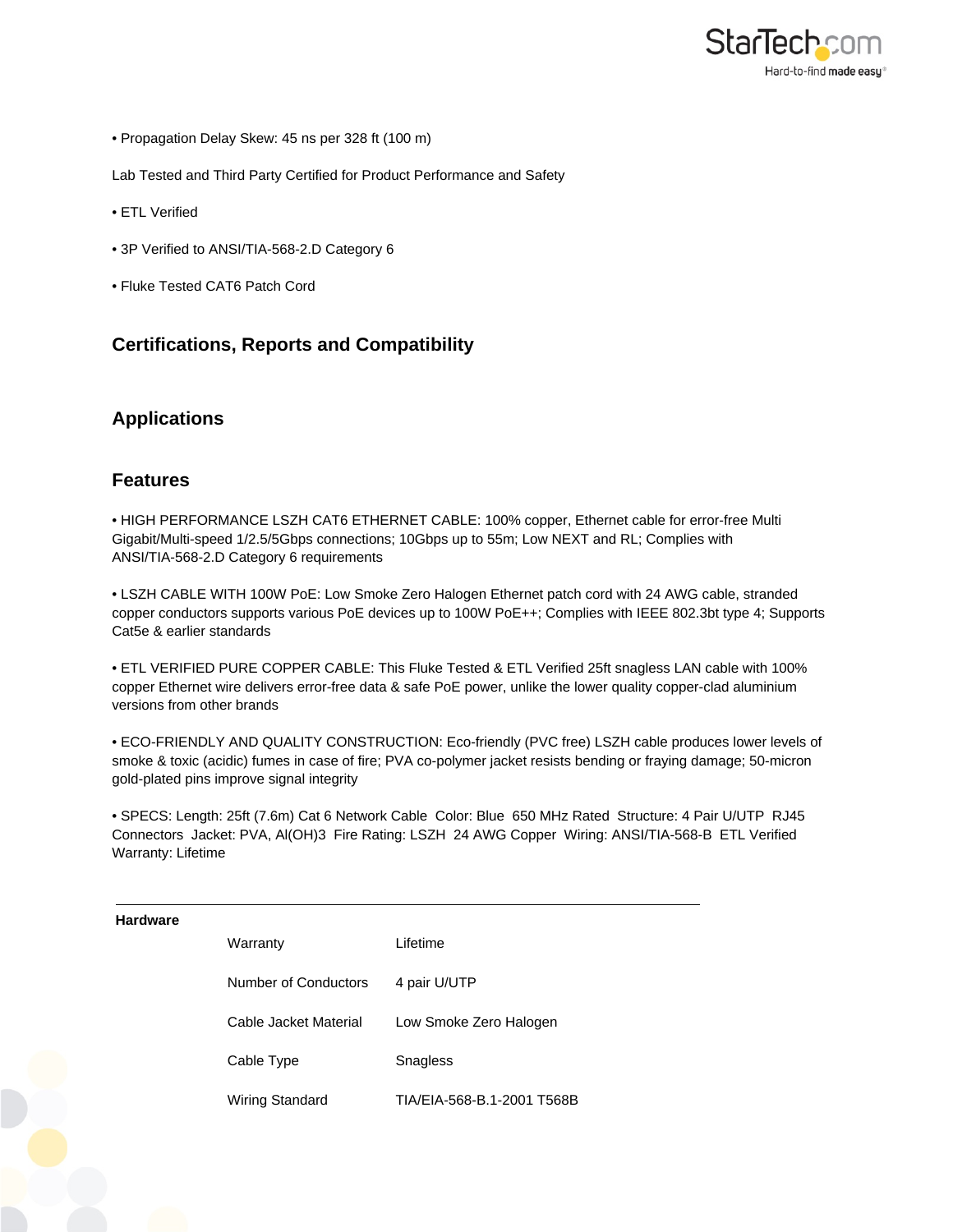

| Performance                               |                              |                         |
|-------------------------------------------|------------------------------|-------------------------|
|                                           | <b>Cable Rating</b>          | CAT6 - 650 MHz          |
|                                           | Maximum Cable Length         | 25.0 ft [7.6 m]         |
| Connector(s)                              |                              |                         |
|                                           | Connector A                  | <b>RJ-45</b>            |
|                                           | Connector B                  | <b>RJ-45</b>            |
| Environmental                             |                              |                         |
|                                           | <b>Operating Temperature</b> | 0C to 80C (32F to 176F) |
|                                           | Storage Temperature          | 0C to 80C (32F to 176F) |
|                                           | Humidity                     | 0%RH ~ 95%RH            |
| <b>Physical</b><br><b>Characteristics</b> |                              |                         |
|                                           | Color                        | <b>Blue</b>             |
|                                           | Wire Gauge                   | 24 AWG                  |
|                                           | Cable Length                 | 25.0 ft [7.6 m]         |
|                                           | Cable OD                     | 0.2 in [6 mm]           |
|                                           | Product Length               | 25.0 ft [7.6 m]         |
|                                           | <b>Product Width</b>         | 0.5 in [11.6 mm]        |
|                                           | Product Height               | 0.3 in [7.8 mm]         |
|                                           | Weight of Product            | 9.8 oz [279.0 g]        |
| Packaging<br><b>Information</b>           |                              |                         |
|                                           | Package Length               | 8.7 in [22.0 cm]        |
|                                           | Package Width                | 7.9 in [20.0 cm]        |
|                                           | Package Height               | 1.2 in [30.0 mm]        |
|                                           | Shipping (Package)<br>Weight | 10.2 oz [289.7 g]       |

**What's in the**